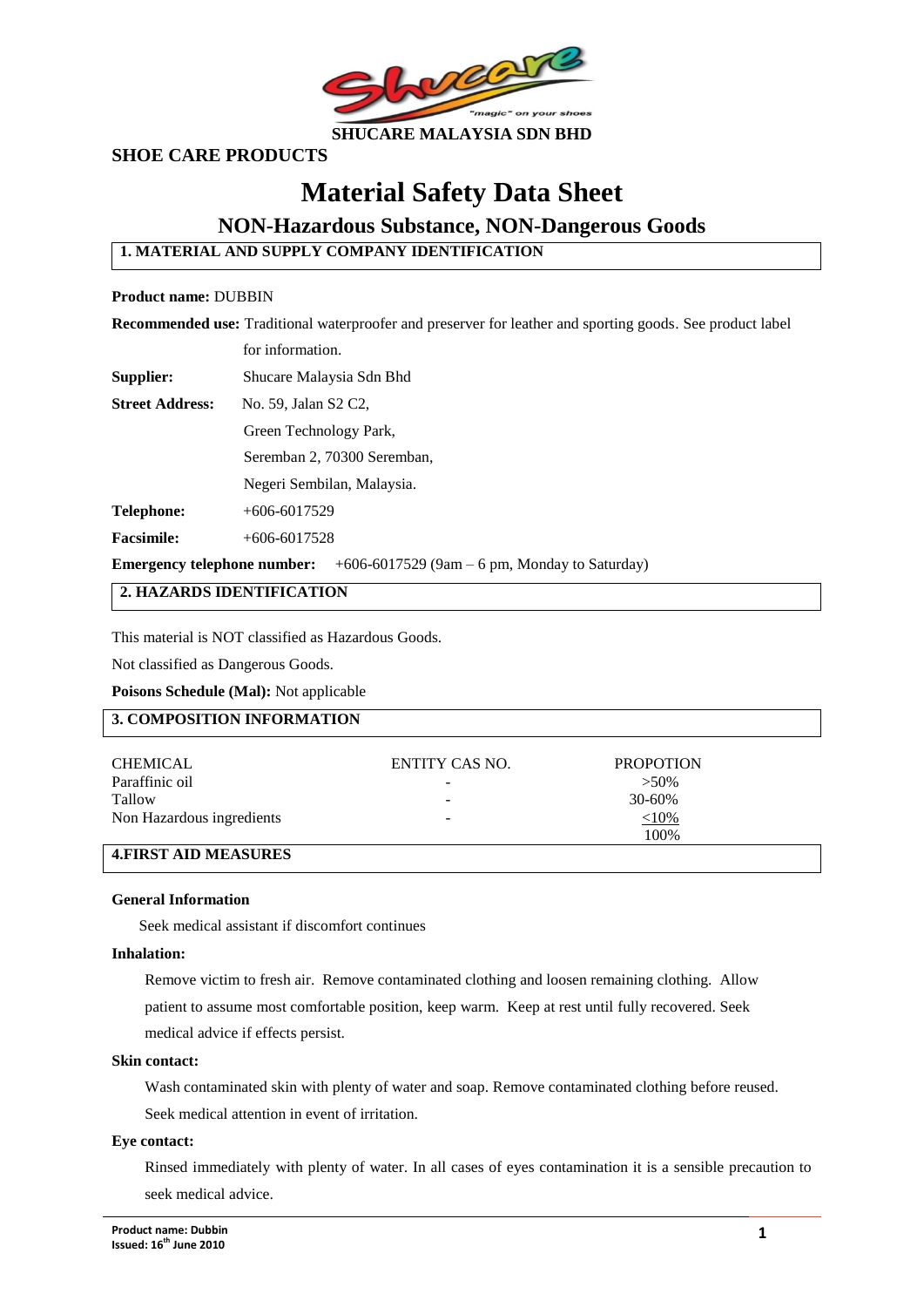#### **Ingestion:**

Rinse mouth with water. If swallowed, do NOT induce vomiting. Give a glass of water to drink. Never give anything by the mouth to an unconscious patient. If vomiting occurs give further water. Get to a doctor or hospital quickly.

#### **Symptom**

Until now no symptoms known so far.

#### **Notes to physician:**

Treat symptomatically.

## **5. FIRE MEASURES**

#### **Specific hazards:** Non - combustible paste.

**Fire fighting further advice:** However, can melt and flow in a fire. Fire fighters to wear self-contained breathing apparatus and suitable protective clothing if risk of exposure to vapour or products of combustion. **Suitable extinguishing media:** If material is involved in a fire use water fog (or if unavailable fine water spray) , foam, dry agent (carbon dioxide, dry chemical powder).

#### **6. ACCIDENTAL RELEASE MEASURES**

#### **SMALL SPILLS**

Wear protective equipment to prevent skin and eye contamination. Wipe up with absorbent (clean rag or paper towels). Allow absorbent to dry before disposing with normal household garbage.

#### **LARGE SPILLS**

Wear protective equipment to prevent skin and eye contamination and the inhalation of dust. Work up wind or increase ventilation. Cover with damp absorbent (inert material, sand or soil). Sweep or vacuum up, but avoid generating dust. Collect and seal in properly labelled containers or drums for disposal.

## **7.HANDLING AND STORAGE**

**Handling:** Avoid skin and eye contact.

**Storage:** Store in a cool, dry, well ventilated place and out of direct sunlight. Keep containers closed when not in use - check regularly for spills.

## **8. EXPOSURE CONTROLS / PERSONAL PROTECTION**

#### **Personal protection equipment:** OVERALLS, SAFETY SHOES, SAFETY GLASSES, GLOVES.

Wear overalls, safety glasses and impervious gloves. Available information suggests that gloves made from nitrile rubber should be suitable for intermittent contact. However, due to variations in glove construction and local conditions, the user should make a final assessment. Always wash hands before smoking, eating, drinking or using the toilet. Wash contaminated clothing and other protective equipment before storing or re-using.

#### **9. PHYSICAL AND CHEMICAL PROPERTIES**

| Form / Colour / Odour:                  | Coloured solid.    |  |
|-----------------------------------------|--------------------|--|
| Solubility:                             | Miscible in water. |  |
| Specific Gravity $(20 °C)$ :            | N Av               |  |
| <b>Relative Vapour Density (air=1):</b> | N Av               |  |
| Vapour Pressure $(20 °C)$ :             | N Av               |  |
| <b>Flash Point</b> $(^{\circ}C)$ :      | N Av               |  |
| <b>Flammability Limits (%):</b>         | N Av               |  |